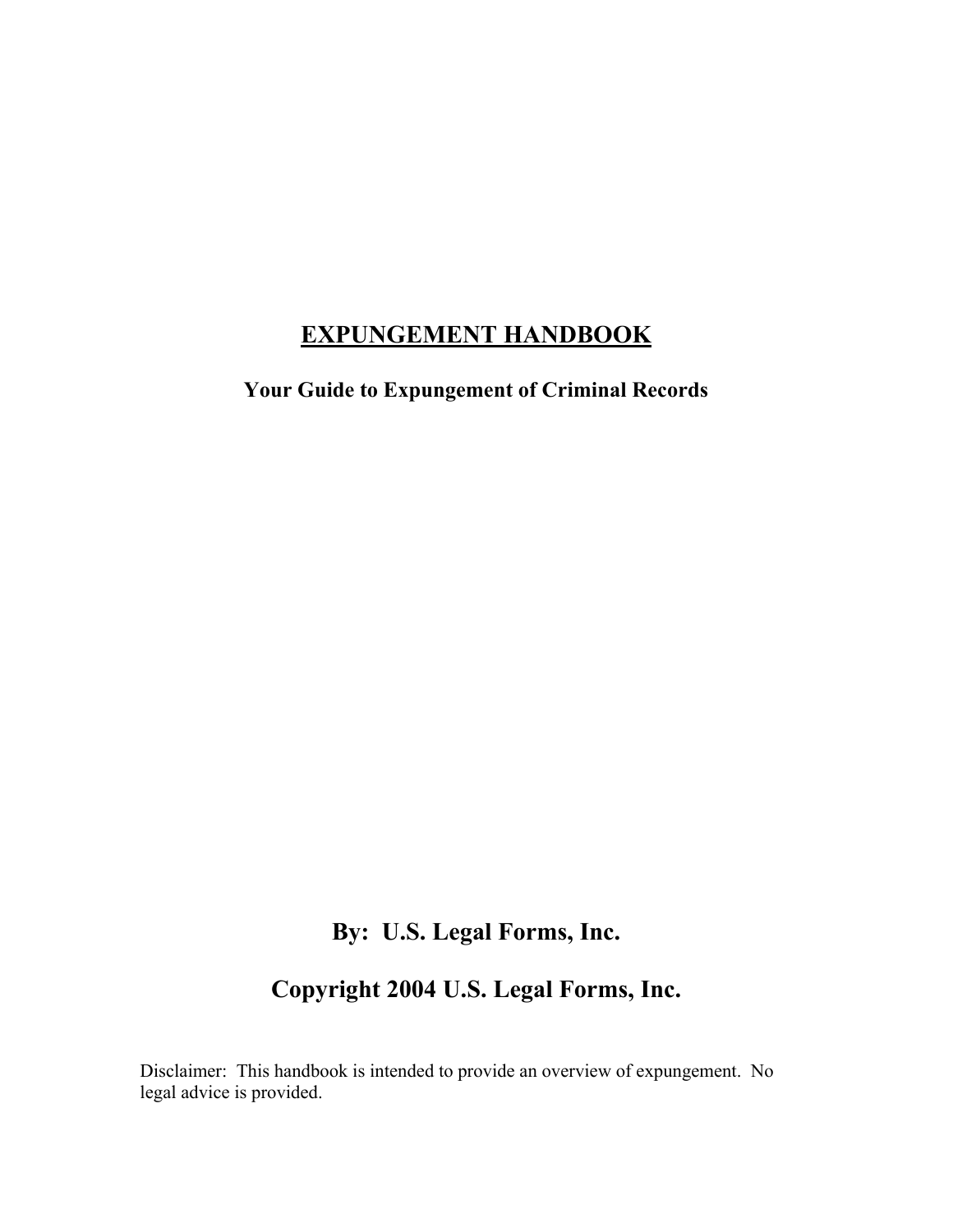# **Table of Contents**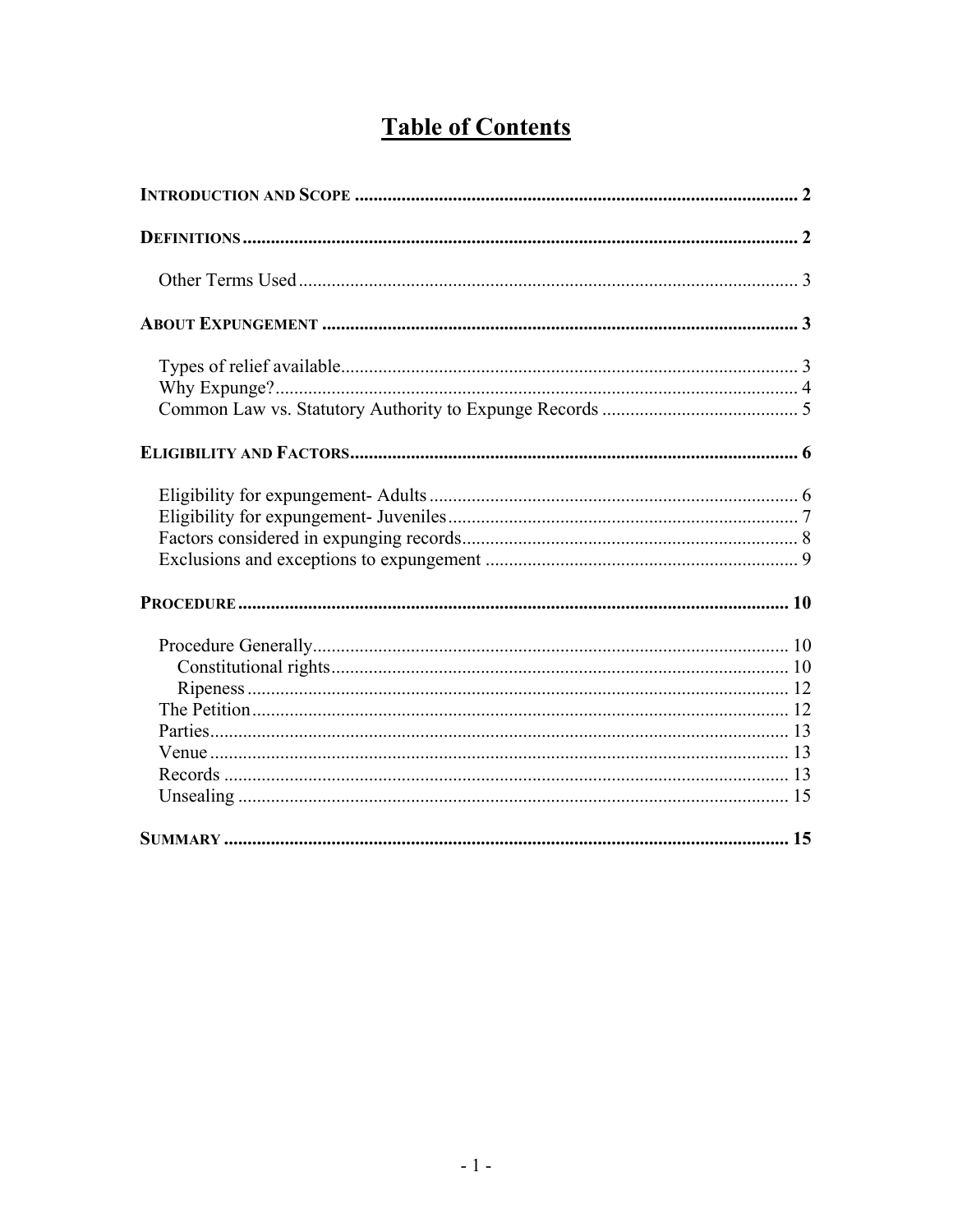#### **Introduction and Scope**

This handbook is a general overview of the topic of expungement and is not intended to be an exhaustive treatise dealing with all the intricacies of the law in each state. Therefore the focus herein is on understanding what an expungement does and how it may be obtained.

The construction, scope, and effect of statutes providing for relief from civil disabilities which result from conviction are not questions within the scope of this handbook, even though such statutes may be informally referred to as "expungement" statutes.

This handbook does not specifically consider the availability of judicial relief to compel correction or nondisclosure of criminal records in national criminal data banks, such as those maintained by the Federal Bureau of Investigation.

The dissemination of criminal records can be a severe handicap to a person's opportunities in many areas of life. By expunging such records, the person is legally allowed to act as if such records don't exist. Others may be penalized for unauthorized disclosure of expunged information.

Every state has it's own statutory and case law on if and when expungement is permitted. There is no uniformity on what records are covered, what offenses are excluded, when a person may be eligible to apply for expungement, and when expunged records may be inspected. The law of your state should be consulted to determine what the requirements are for expunging records in that state.

#### **Definitions**

Some of the terms referred to in this handbook are interpreted to have different meanings in various jurisdictions. Some states may refer to sealed records as expunged records, while others distinguish between the sealing of a record and the expungement of a record. Some of the other terms used to refer to expungement of records include vacation, sealing, expunction, voiding, and annulling of records.

The verb "expunge" is defined as "to strike out, obliterate," or "to cause the physical destruction of." Webster's Third New International Dictionary 803 (1968). Although the nominative form of the verb "expunge" is generally taken to be "expunction," it is the practice of many courts in using "expunction" and "expungement" interchangeably.

"Expunction" includes not only the physical destruction of the record, but also includes "sealing" the record or parts thereof, the return of identification data to the accused, or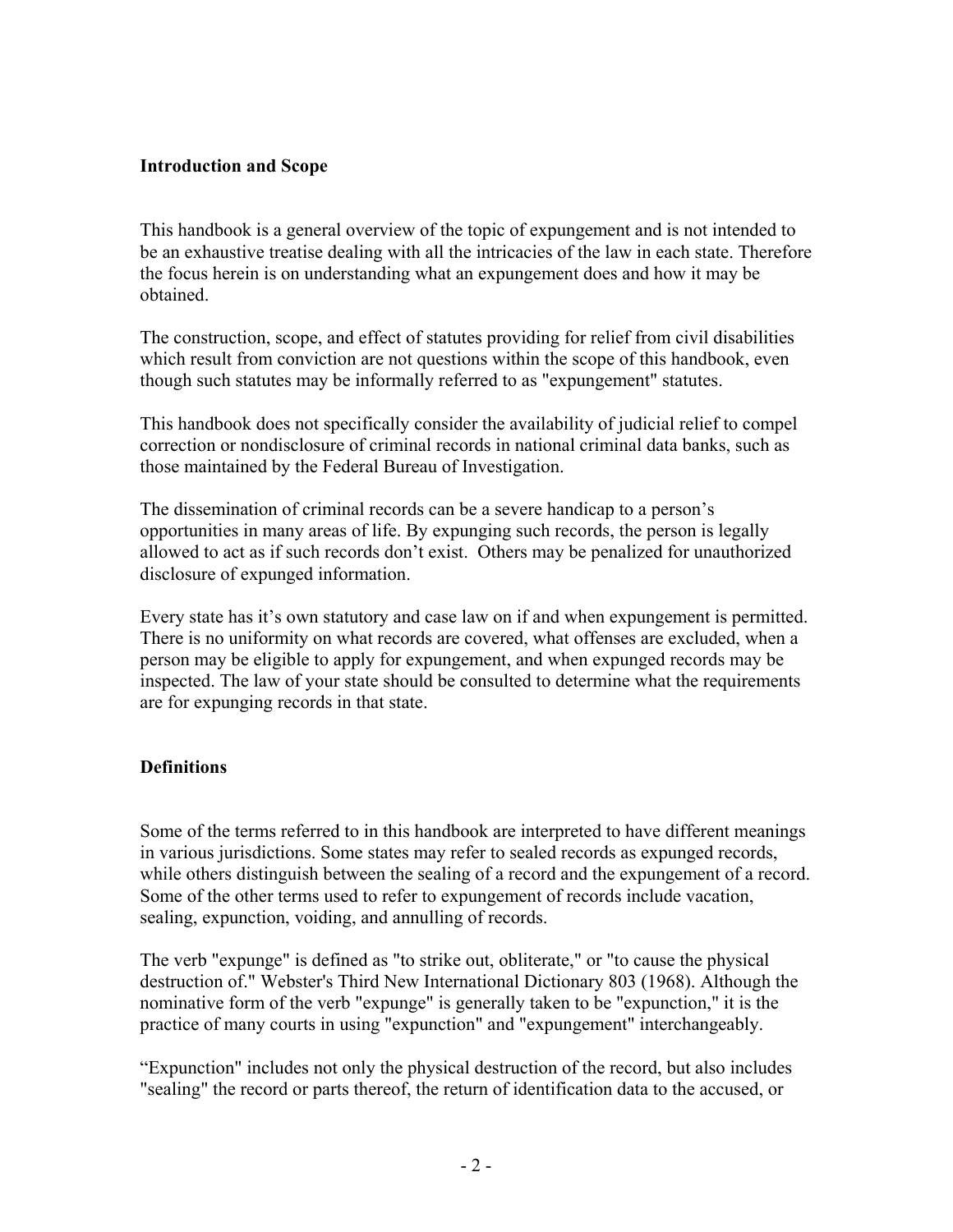otherwise making the record inaccessible for ordinary purposes. However, since the focus of this handbook is upon the use of expunction as a device to shield a convicted person's criminal record from police or public scrutiny, cases which merely "vacate," "set aside, " or otherwise dispose of a conviction without removing it from criminal data banks or "sealing" the record are not included within the handbook, even though such procedures may be informally described as "expungements."

#### *Other Terms Used*

Many states include a statutory definition of the terms used in their expungement statutes, however some states do not. In either case, the defined or undefined terms used may still require the court to examine legislative history and case law to determine their meaning and application.

For purposes of this handbook, the following definitions will apply:

"Conviction" includes any disposition following an initial determination or assumption of guilt, regardless of the subsequent sentencing procedure and the final judgment following probation or other sentence. Therefore, it includes not only stated convictions on the charged offense, but also cases in which guilty pleas were entered, regardless of whether the court ultimately suspended judgment upon discharge of the defendant following probation, permitted withdrawal of the guilty plea, or applied some other form of alternative sentencing. For scope purposes, the term "conviction" is not to be taken to mean an absolutely final judgment of conviction and sentence, although some courts, in some contexts, have regarded such final judgment to be a requisite element.

"Criminal records" include records of the arrest, fingerprints, and photographs taken at the time of booking, records of the trial, conviction records, and rap sheets, regardless of whether the records are in the custody of the judiciary or various law enforcement agencies.

The term "juvenile court" refers to any court, however designated, which has special jurisdiction to deal with problems of minors.

"Law enforcement agency" includes state police, highway patrol, and other agencies which devote a substantial portion of their budget to law enforcement purposes.

#### **About Expungement**

#### *Types of relief available*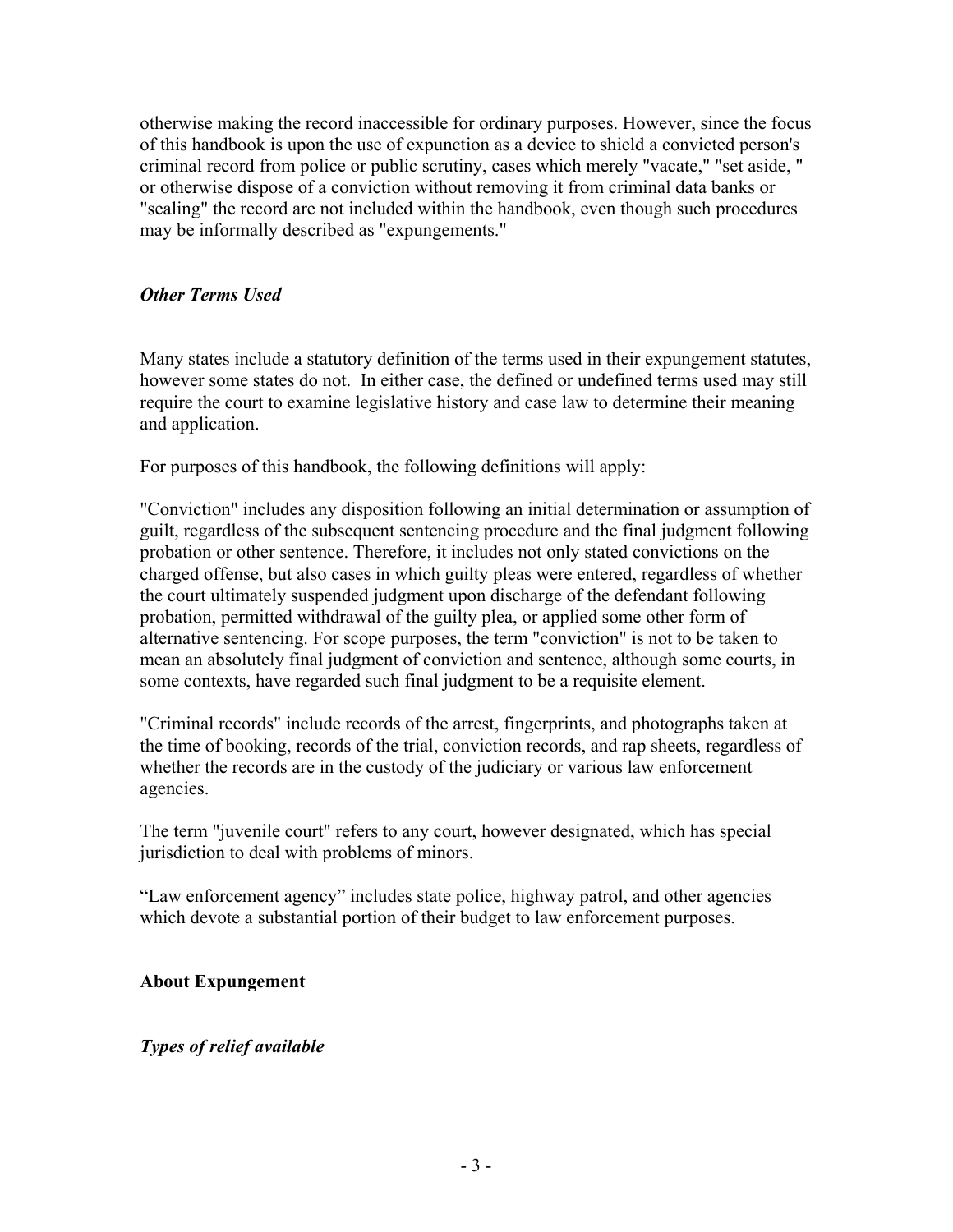Some states have statutes which govern exactly what may be ordered when an expungement is granted, such as who may be ordered to expunge records under their control, which records may be expunged, and how they are to be expunged.

In granting an order of expungement, a court may provide for (1) complete expungement of local records and recall of copies forwarded elsewhere; (2) amendment of records to show the arrestee's exoneration; (3) sealing the record; (4) limiting or prohibiting dissemination; (5) "sanitizing" the record by obliterating the arrestee's name and other identifying data; (6) return of records; and/or (7) destruction of records.

Courts often retain a copy of the records under seal so that the records may be accessed in limited circumstances, or upon court order for good cause shown. In some states, the records may only be sealed and not destroyed, such as when there is an objection by a law enforcement agency to a petition for expungement of records, even if there were no grounds for denying such petition, or when a release from civil liability regarding the arrest is not signed by the petitioner.

There is no uniformity on who may be subject to an order of expungement by the court. Some statutes provide that orders to expunge may only be directed to the clerk of courts. Others statutes include law enforcement, social welfare, and criminal justice agencies. However, there is disagreement among states regarding whether certain state agencies, such as the motor vehicles department, are included in these categories. Other statutes provide that an order of expungement may be directed to any agency believed to have records related to the expunged offense.

Expungement of certain data, such as DNA records and identifying data such as photographs or fingerprints, are often dealt with under separate statutes from those dealing with expungement of records of adjudications. These separate statutes dealing with expungement of DNA and identification data are sometimes contingent upon first obtaining an order of expungement under a broader criminal expungement statute.

The statutes dealing with expungement of juvenile records often apply to a broader scope of agencies and records.

## *Why Expunge?*

There are significant and valuable advantages to having records of offenses expunged. Opportunities for education, employment, and professional licensing may be restricted or nonexistent as a consequence of an arrest or conviction record. Such records apparently are occasionally used by police in subsequently determining whether to arrest the individual concerned, or whether to exercise their discretion to bring formal charges against a person already arrested.

The effects of having records expunged are: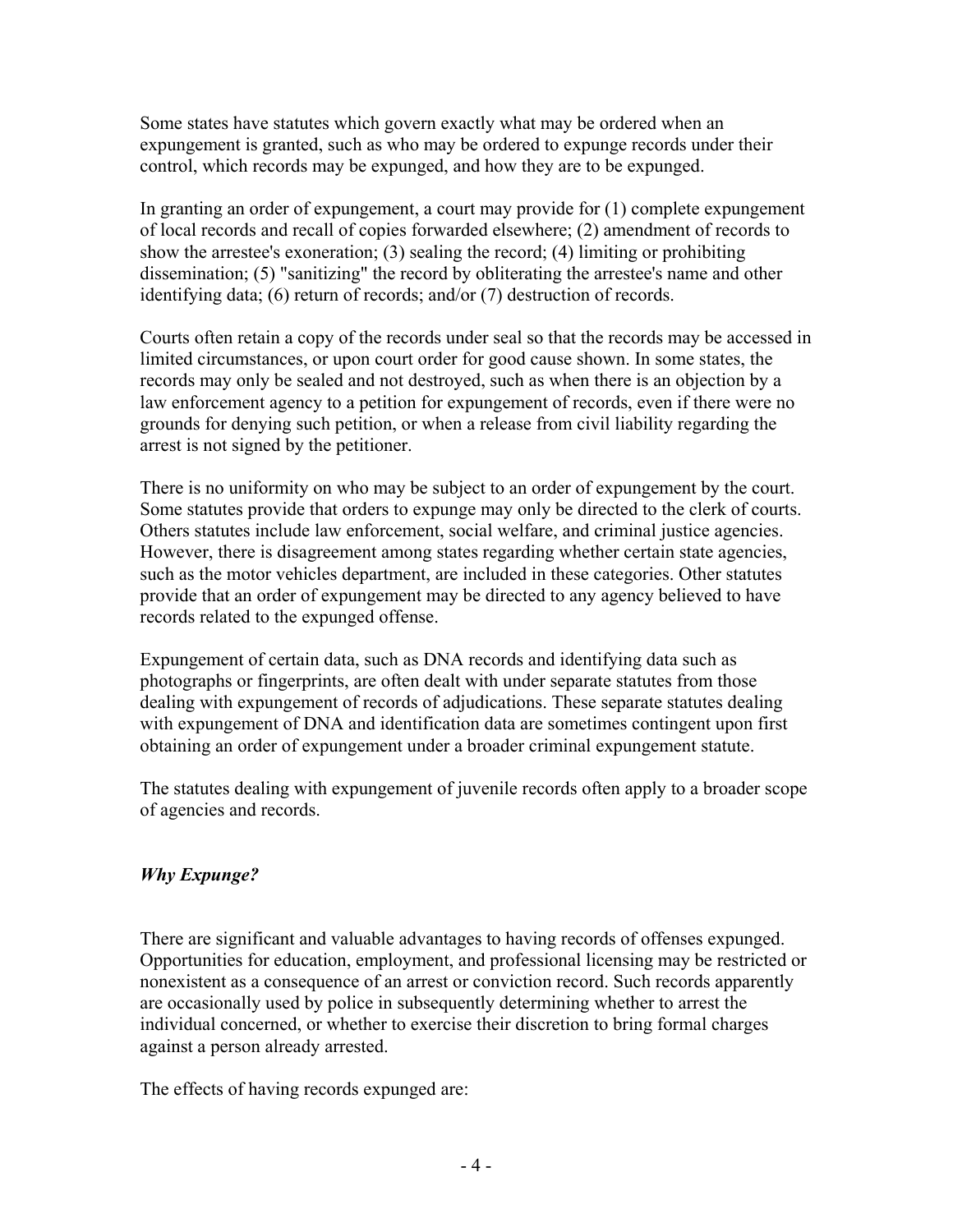1) You may legally say that you have never been arrested or convicted of a crime. 2) If anyone does a background check on you, courts and law enforcement agencies will indicate that "no criminal record exists".

The areas of life and individual rights affected by a criminal record include:

*Legal*:

Voting Jury duty Child custody rights Holding public office Credibility as a witness in court Determination of enhanced penalties in future proceedings Firearms - Acquisition and Possession Naturalization rights

*Economic*:

Bank Loans Employment College Applications Professional Licenses Insurance premiums

*Social*:

Social stigma Military Service Place of Residence Clubs and civic organizations

#### *Common Law vs. Statutory Authority to Expunge Records*

There are different types of authority for granting expungement of records. When a legislature passes laws allowing expungement of records, the court following that law in ordering expungement is using statutory authority. When the court orders expungement of records without a specific law that allows it to do so, it is acting under its inherent or "common law" authority.

Where legislative authority has been granted through statutes requiring the expungement or restriction of records, results in particular cases often have required a construction (interpretation) of the applicable statutory language.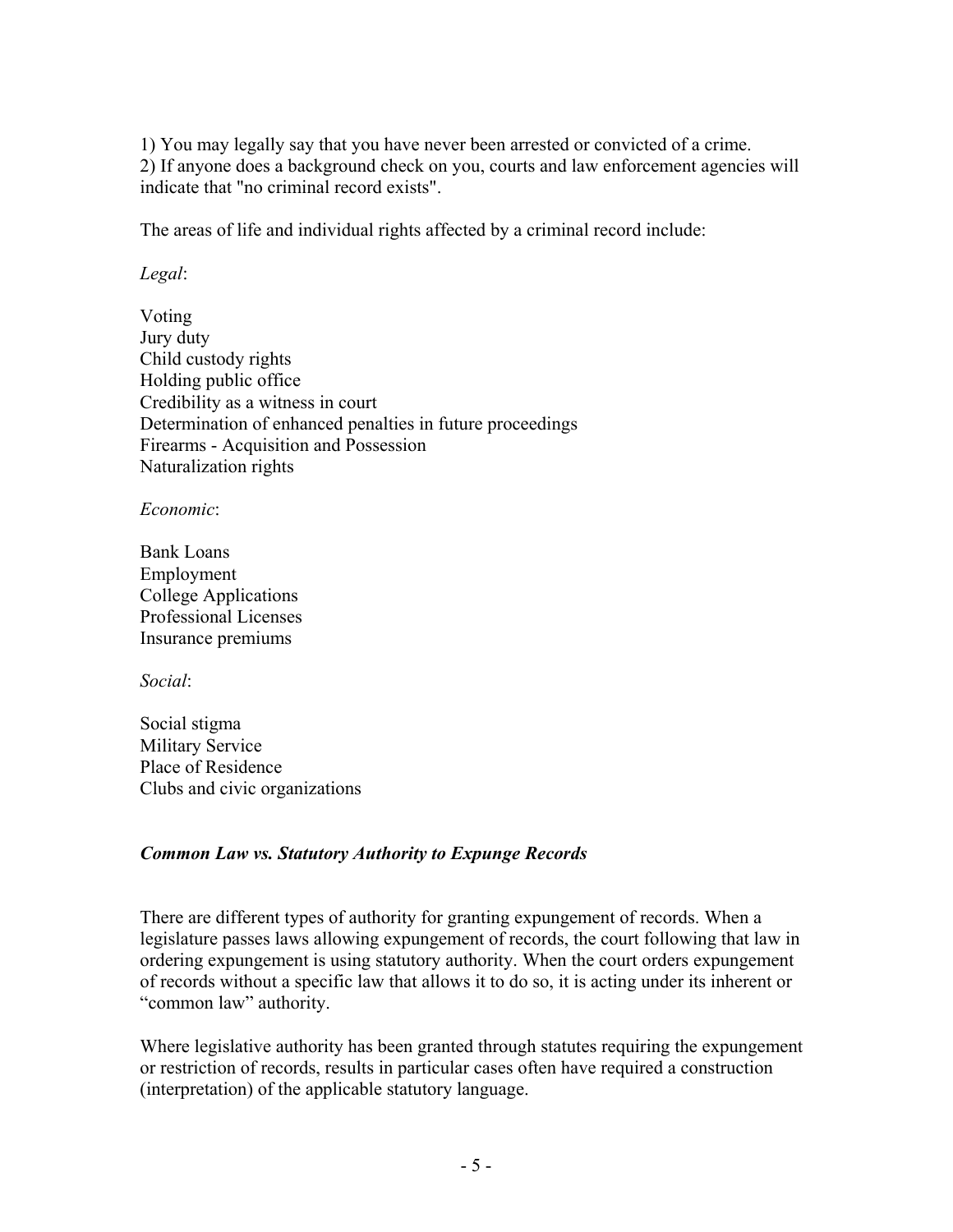The trend is to deny the inherent authority of a court to expunge records when statutory authority to expunge records has been granted by the legislature. However, some courts will deny their inherent authority to expunge records even in the absence of statutory authority, under the reasoning that it is the prerogative of the legislature to choose whether or not expungement is available. Conversely, there are courts which retain inherent authority to expunge records despite the existence of statutory authority to do so.

### **Eligibility and Factors**

#### *Eligibility for expungement- Adults*

There are numerous circumstances which may qualify someone for an expungement order.

*1st offense*-Under statutes permitting expunction of criminal records of first offenders, it has been held that a criminal record consisting of two offenses arising out of substantially the same criminal transaction was not eligible for expunction. Whether multiple offenses are consolidated into one "first offense" depends on their interrelatedness and proximity in time.

*Lack of probable cause/unlawful arrest-* Upon final discharge or exoneration, the order of expungement will include the arrest record and related court records. Police and other law enforcement records may also be included.

*Local ordinance*- Sometimes an expungement statute will specify that persons arrested or convicted under a municipal ordinance may seek expungement in a municipal court. There are also statutes allowing expungement of certain petty offenses, such as loitering or disorderly conduct.

*False identification*- When an innocent person is charged due to another person falsely claiming to be that person, they may have records expunged upon proof of misuse of their identifying information.

*Drug offenses*-Some jurisdictions have enacted statutes providing for expunction of convictions on minor drug-related charges. They often require that the person successfully complete all terms of probation, which may include attending a drug rehabilitation program. It has been held that under a statute permitting such an offense to be set aside following successful completion of probation, the convicted person is entitled to expunction of his criminal record.

*Innocence*- Persons found not guilty who are eligible to have records expunged usually have the least stringent conditions imposed on granting expungement. In statutes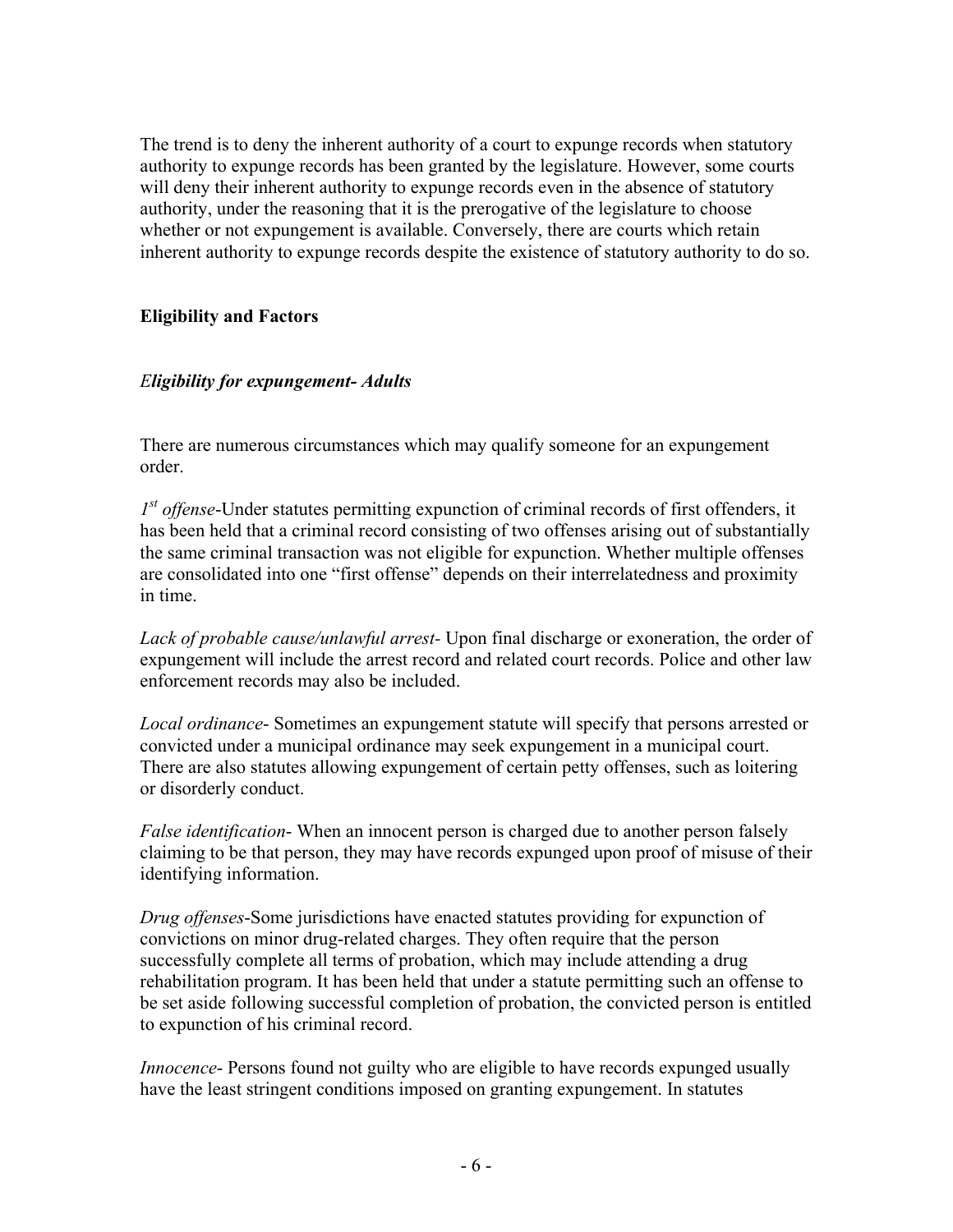providing for expungement of records of exonerated persons, expungement is often made automatically upon the final determination of innocence. When a petition for expungement is required, a lengthy waiting period after the finding of innocence is not imposed.

*Termination in favor of the accused*- Under statutes providing for the expunction of criminal records of a first-time offender where the criminal proceeding is terminated "in favor of" the accused, there is disagreement regarding the meaning of the "favorable termination" requirement. Although it has been held in some jurisdictions that for the purposes of such an expunction statute, a favorable termination may include successful completion of probation following a guilty plea, during which time an adjudication of guilt is withheld, other jurisdictions have held that any disposition other than an acquittal is not a termination in favor of the accused.

*Plea bargains*- Sometimes the prosecutor may agree to expunge a related charge when a person pleads guilty to another charge. In some cases, a person may seek expungement of the charges dismissed pursuant a plea bargain agreement under the court's inherent authority to expunge.

*Executive pardon/clemency*- Expungement granted in conjunction with a pardon or clemency by the governor of a state is usually dealt with separately in the statute dealing with the power to pardon or grant clemency. The trend is to deny expungement of pardoned offenses, under the rationale that a pardon intends to forgive, as opposed to an expungement, which intends to forget.

*Probation*- Under statutes providing for expunction of criminal records of a single conviction upon successful completion of probation or a suspended sentence, under circumstances where there is no subsequent conviction, there is authority that although several charges arise out of the same criminal transaction, they may be treated as a single conviction for the purpose of applying the expunction statute. However, there is authority that expunction is not available where the defendant has been incarcerated, or where there has been more than one conviction. Similarly, there is authority that subsequent convictions for traffic offenses, or convictions in other state or federal forums, may bar expunction. It has been held that in an application for expunction under such a statute, the petitioner is required to enumerate every offense for which he has subsequently been arrested in order to give the court an opportunity to determine the appropriateness of such relief.

## *Eligibility for expungement- Juveniles*

Expungement of arrests and other preliminary records may be made in cases of pending juvenile proceedings to determine whether a minor should be adjudged delinquent, in need of supervision, or tried as an adult.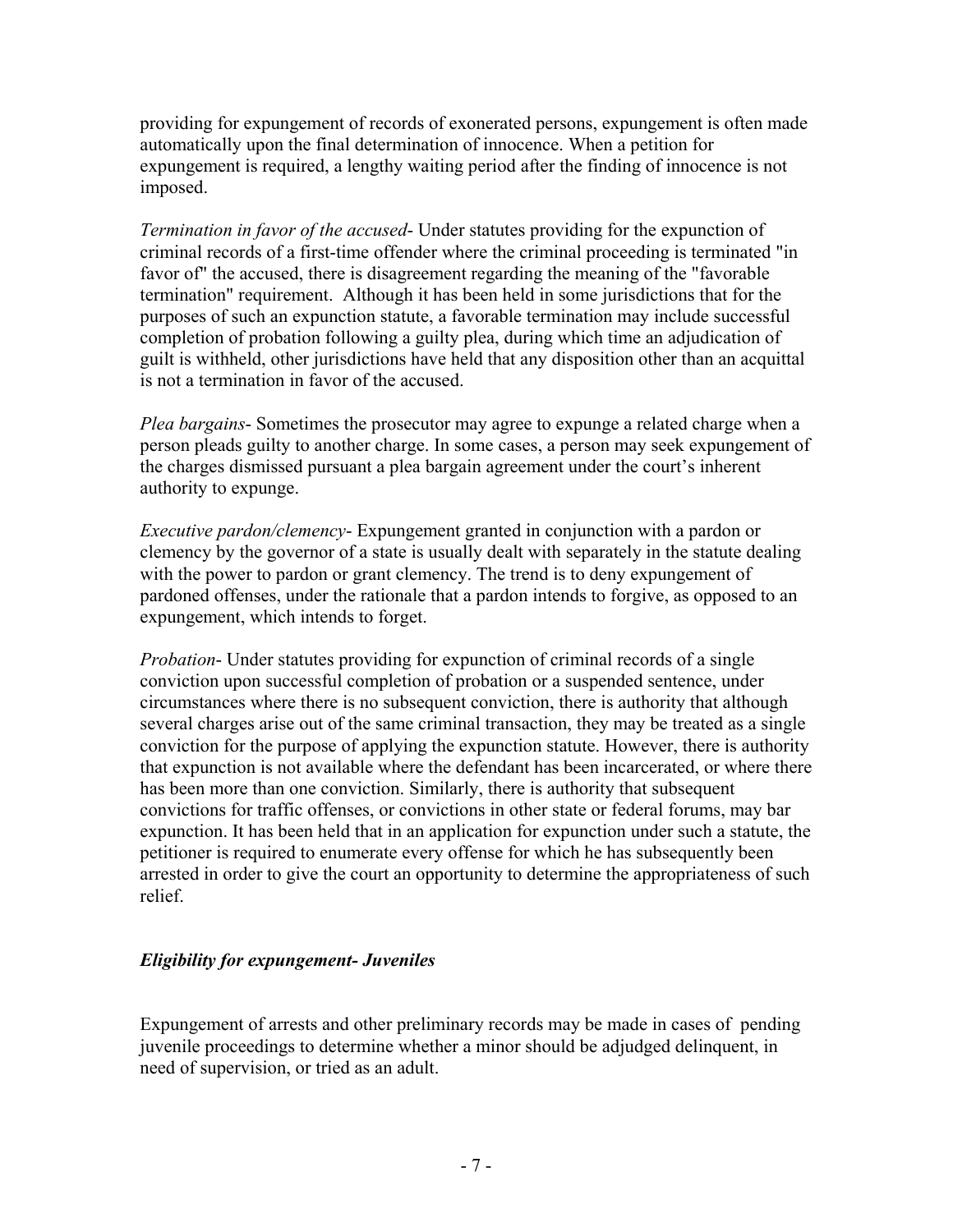Such records may prevent, hinder, or delay the consideration of the arrested person for employment, referral by employment agencies, acceptance into colleges and apprenticeship programs, public housing, the Armed Forces, and the obtaining of a license.

The minority position is that if the records requested to be expunged were destroyed, the juvenile court would not have a true picture of the developing pattern of any juvenile and the court would be without the means to properly evaluate the conduct of the juvenile should he or she be back within the juvenile court system.

Although the matter would appear to be of considerable importance, there are few cases dealing directly with the issue of expungement of juvenile court records. The reason for the dearth of cases may be that most states apparently expressly prohibit public access to records of the juvenile court, with the result that interested parties may consider that such protection is sufficient, or that such protection is all that they may receive. However, in a few cases, expungement of juvenile court records has been sought (usually together with expungement of police department arrest records). Although there appears to be general agreement that a juvenile court has the power to expunge its own records, there appears to be little uniformity among the cases as to whether such relief should be granted, with the cases about evenly divided between those which have granted and those which have denied the requested relief.

A number of courts have recognized that juvenile court records are a source of potential harm to the involved person, and that such potential harm, at least where the juvenile was before the court because of mistake or without evidence connecting him with a crime, justifies the granting of relief in the form of expungement of the record, or obliteration of names from the record, where there is no benefit to society from retention of the record. In this connection, the courts have, in some instances, pointed out that there is no benefit to society in the maintenance of juvenile court records in those cases in which the juvenile was before the court as a result of mistake or where there was no evidence to connect the juvenile with a crime. Thus it would appear that such courts would also recognize that where the facts were such as to connect a juvenile with a crime, but the charges were dropped because of some technical or procedural matter, retention of the records might be of benefit to society.

Some statutes provide that if a charge against a juvenile is dismissed, erasure of record is mandatory and automatic, whereas if delinquency is found but delinquent is "dismissed" then erasure can occur only upon petition of the delinquent. Each case must turn upon its own facts in balancing the interests of the juvenile and the interests of society.

#### *Factors considered in expunging records*

Sometimes, in addition to meeting the statutory requirements for eligibility for expungement, a court has discretion to weigh various interests in deciding whether to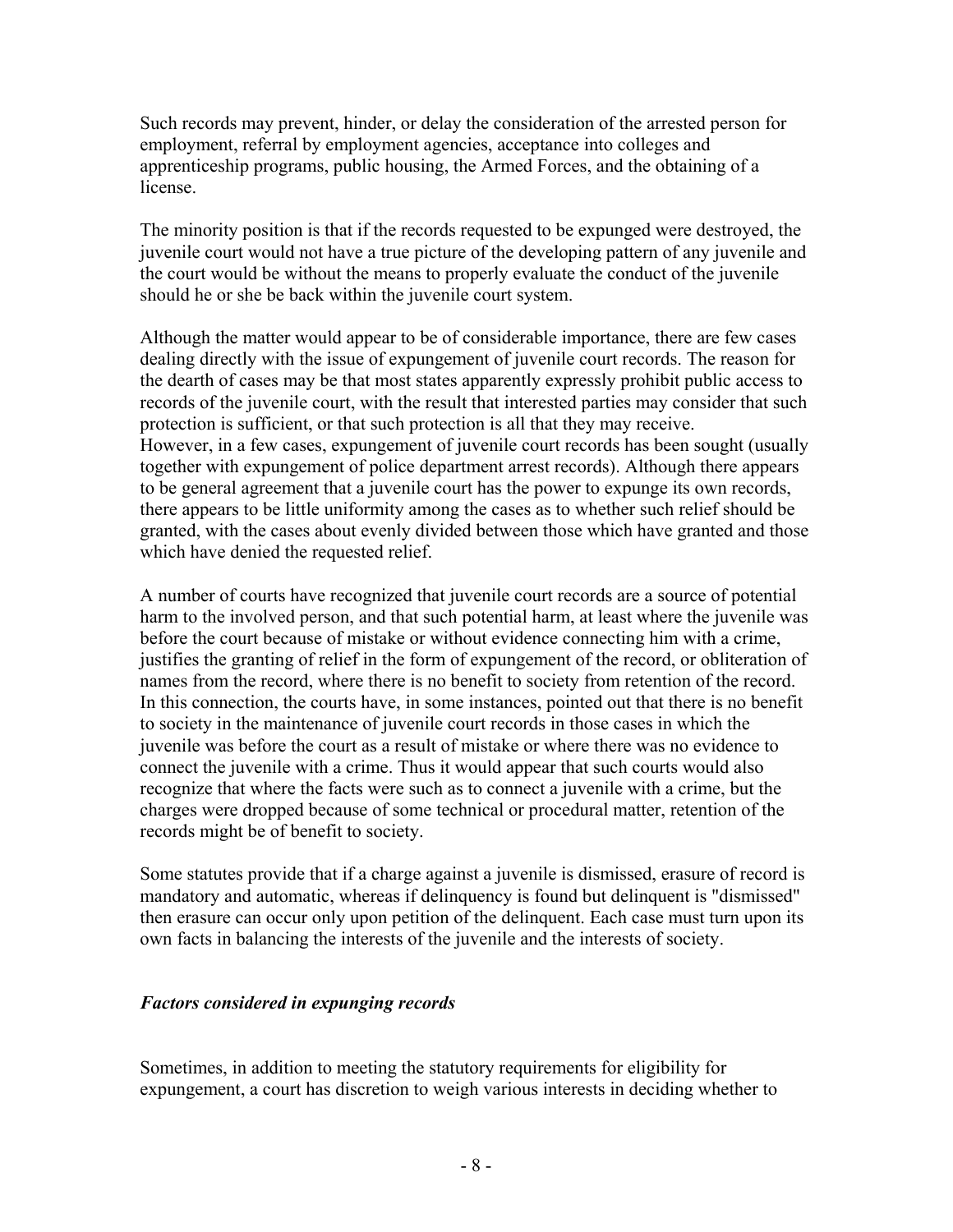grant the order to expunge. Some of the factors that may be weighed in determining whether to grant expungement include:

-Whether the governmental interest in retention of criminal records outweighs the individual's interest in remaining free of the stigma of conviction.

-Whether the person has waived their right to expungement by bringing a suit for wrongful arrest or libel.

-Whether expungement would yield a benefit to individual equal to the burden on the state of issuing, enforcing, and monitoring the expungement order.

-Whether the person has satisfactorily completed all conditions of a diversion agreement or alternative sentence.

-Whether the person has taken satisfactory measures to rehabilitate themselves, such as employment, training/education, community involvement, participation in a 12-step program.

### *Exclusions and exceptions to expungement*

Statutes which provide for expungement often contain exceptions or exclusions. Certain offenses may be ineligible to be expunged. Most often, these are sexual offenses, offenses involving children, murder, homicide, other violent offenses, and DUI-related offenses. Where sex offenses are sometimes allowed to be expunged, records of identification in a sexual offender registry are usually exempt from expunction. Expungement of an offense will not void related protective orders. Some statutes granting expungement to persons found not guilty exclude persons found not guilty by reason of insanity or mental illness.

When granted an expungement, the expunged records may still be available or required to be admitted in certain circumstances. A person may be required to disclose expunged offenses on certain employment applications, usually involving a position in law enforcement, working with children, elderly, or vulnerable adults, and state gambling or wagering agencies. Expunged records may also be required to be disclosed in applications for admission to the state bar association or in certain licensing, such as gun permits.

Expungement statutes may make records available for purposes of enhanced sentencing in later proceedings or determining if the person is a habitual offender. States may retain records for determining whether the one-time statutory relief is available in future petitions for expungement, probation, or other sentencing alternatives. Juvenile records may be available to school authorities for administration of suspensions or expulsions. When the person's name is obliterated, the records may be allowed to be used for statistical purposes. A few states have enacted statutes governing whether it is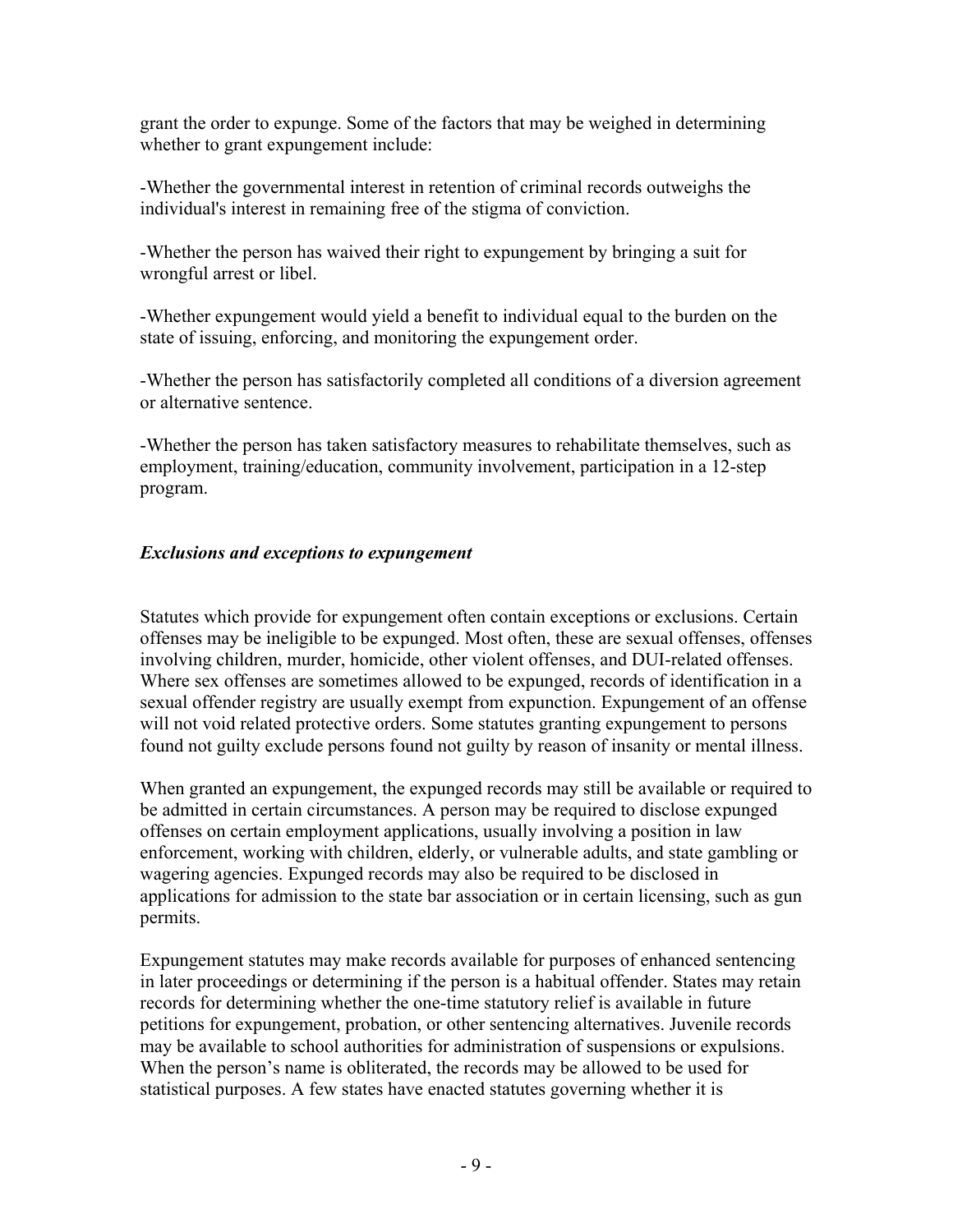permissible for employers to inquire about expunged records on employment applications.

Courts generally have held or recognized that where such records are compiled in the course of a legal arrest, their retention in confidential files for use by police as an investigative tool and for limited display for identification purposes to victims of crime, and the dissemination of such records to other law enforcement agencies for similar purposes, is justified in the interest of promoting effective law enforcement, and such justification has been held valid even against the claim that such retention or dissemination constituted an invasion of privacy.

#### **Procedure**

#### *Procedure Generally*

Where a petition for expungement is required to be made, notice must be served on all required parties within the statutory time period. This time period allows the parties served with notice an opportunity to respond or object. A hearing may be required, sometimes based upon objections filed. Any hearing held will be within a specified number of days after the filing of the petition.

The burden of proof at the hearing is on the petitioner to show that they have met any statutory requirements for expungement. The judge may be required to grant the order if the statutory conditions are met, or the judge may make a ruling based upon the court's judgment that the person is deserving of expungement and that such relief is in the best interests of justice.

Once expungement is ordered, the records custodians to whom the order is directed may be required to file a notice of compliance with the expungement order within a specified number of days. In some cases, this notice of compliance may be served upon the petitioner as well as the court. However, case law exists holding it to be the petitioner's responsibility to ensure the expungement order was carried out. Many states have imposed statutory liability on people who wrongfully disseminate expunged information.

The state court decisions are split on whether the court may apply expungement retroactively to affect proceedings terminated before the expungement statute was enacted. Expungement orders are uniformly held to be a civil remedy, and civil rules of procedure and jurisdiction of appellate courts apply.

#### **CONSTITUTIONAL RIGHTS**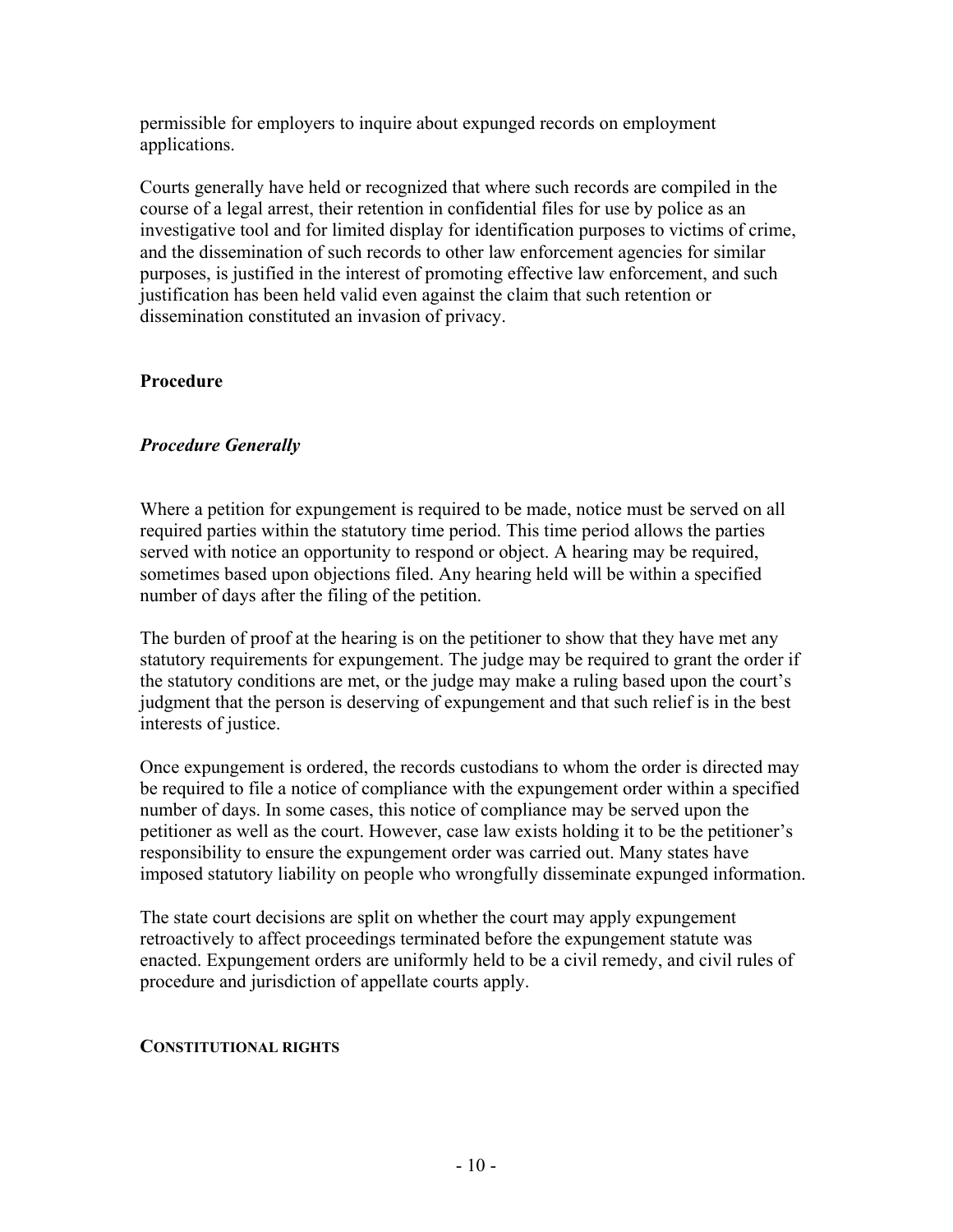Constitutional challenges to the expungement of criminal records, or denial thereof, have been raised in court. The challenges most often involve the constitutional rights to due process, right to privacy, and protection against double jeopardy.

Due process claims may argue that it is unfair to treat some categories of offenses as expungeable and not others. An agency ordered to expunge records may oppose the order on the grounds that they didn't have an opportunity to attend the expungement hearing and state their objections.

The right to privacy is usually invoked when the person was not found guilty and seeks to limit the dissemination of information about the arrest because of its affect on their reputation. Privacy concerns are an important issue to people today, given the state of technology and the information-gathering society we live in.

Double jeopardy claims have been raised when expungement orders were denied. The person appealing is essentially claiming that the existence of the records is an additional punishment imposed upon the offense they were arrested for.

The contention that a constitutional right to due process affects the dissemination of arrest records and identification data for persons who have been convicted of a criminal offense appears to have been severely undermined by Paul v Davis (1976) 424 US 693, 47 L Ed 405, 96 S Ct 1155, reh den 425 US 985, 48 L Ed 811, 96 S Ct 2194, in which the court held that a person who had been arrested for shoplifting and whose name and picture were included in a police flyer of "active shoplifters" could not state a deprivation of a constitutional right under 42 USCS § 1983. The Court stated that reputation alone, apart from some more tangible interest such as employment, was neither "liberty" nor "property" sufficient to invoke the procedural protection of the due process cause. The court also concluded that the action could not be based on an alleged violation of a constitutional right to privacy, since the claim was not based on the state's ability to restrict freedom of action in a sphere contended to be private, but instead was based on the contention that the state could not publicize the record of an official act such as an arrest.

Other cases have pointed out that, at least where the fact of exoneration was a matter of public record (as where the arrestee successfully prosecuted an action for false imprisonment and malicious prosecution, or where the arrestee was acquitted on retrial) any prejudicial effect arising from the retention or dissemination of the criminal identification or arrest record was neutralized, and thus further relief was not warranted. However, several cases have taken the position that the retention or dissemination of an exonerated arrestee's fingerprints, photograph, or other criminal identification or arrest records violated the arrestee's right of privacy, one such case taking the position that such retention or dissemination could be upheld against a claim of invasion of privacy only where the government made a compelling showing as to the necessity of retaining such records.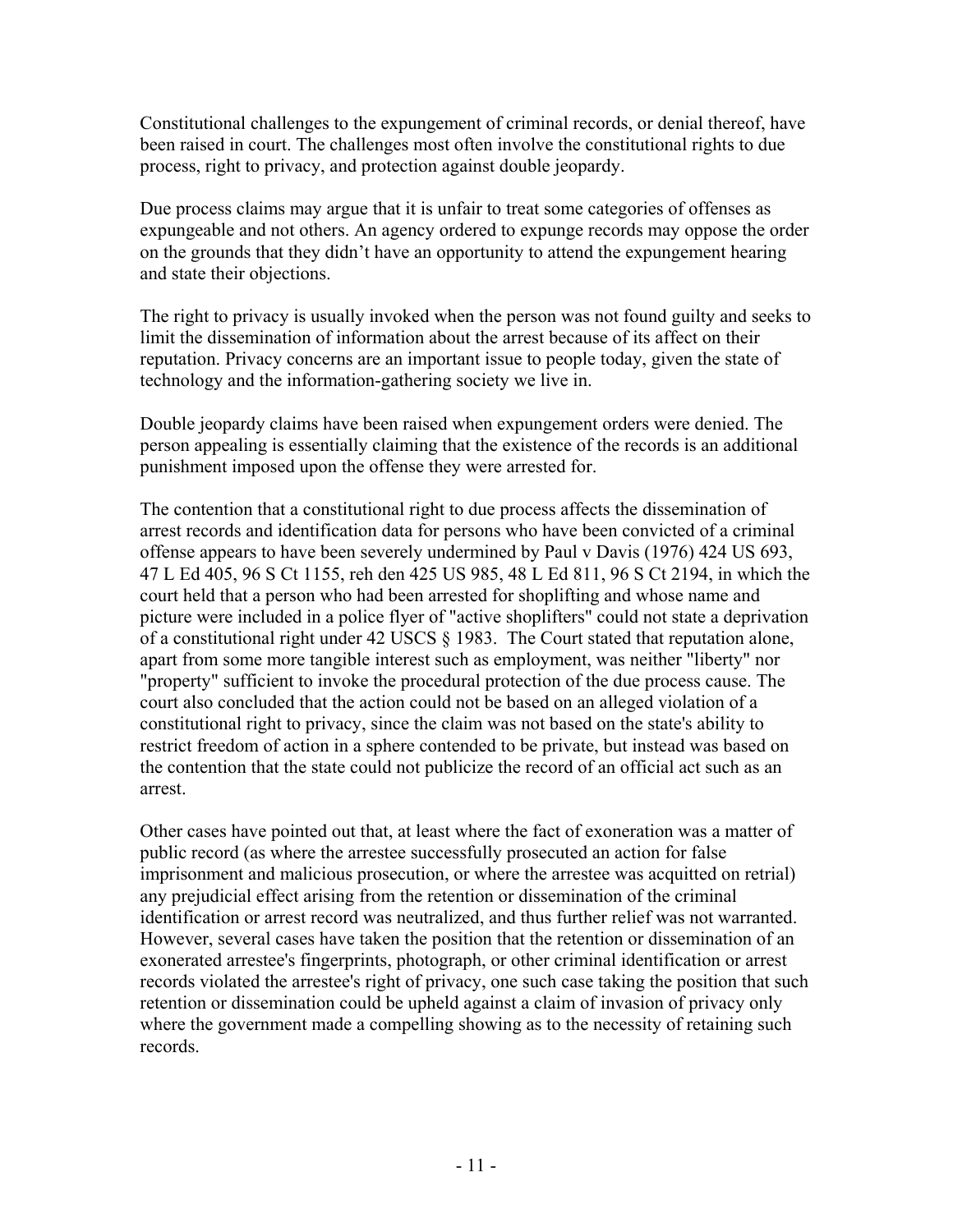Claims of double jeopardy by exonerated persons whose petition to expunge records have been denied have not been upheld. The remedy of expungement is seen as a civil remedy, and not being of a criminal nature which could classify its denial as a punishment. The retention of records is justified on administrative grounds, to promote the efficient operations of the agencies' and courts' functions. Furthermore, the granting of expungement is regarded as a privilege, as opposed to an inherent right.

#### **RIPENESS**

The term "ripeness: refers to the appropriate timing of seeking the relief of an expungement. At a minimum, a final conclusion in the matter sought to be expunged must have been made. In the case of unfiled or dismissed charges, sometimes the time to prosecute must have expired before expungement may be sought. In convictions and other adjudications, there must be no related cases or appeals pending.

Many statutes require a person to wait a certain time period after the matter sought to be expunged was concluded or the person was discharged before a petition for expungement may be filed. The person usually must have had no further charges brought against them during this period.

In the case of juvenile records, many statutes require the person to reach a certain age before being eligible for expungement.

## *The Petition*

In most cases, there must be a petition filed in the court requesting an order of expungement. Sometimes a court will order records to be expunged without the requirement of filing a petition, but this is usually in cases where the person was arrested by mistake or without probable case, was found innocent, or completed an agreement with the prosecutor or the court in order to avoid sentencing.

Statutes will require the petition to set forth certain information. Some of the information often required includes the petitioner's criminal background listing dates, type of offense charged, and final dispositions. Sometimes a statement is required giving an explanation of why the person is deserving of expungement, such as the steps they have taken to rehabilitate themselves and the harm that the existence of the records poses. The petition usually must be notarized and be served upon all parties who have an interest in the case or possess records which may be subject to an order of expungement in the case.

A fee may be required at the time of filing the petition. The fee is often waived in the case of persons whose case was terminated in their favor, such as a dismissal of charges,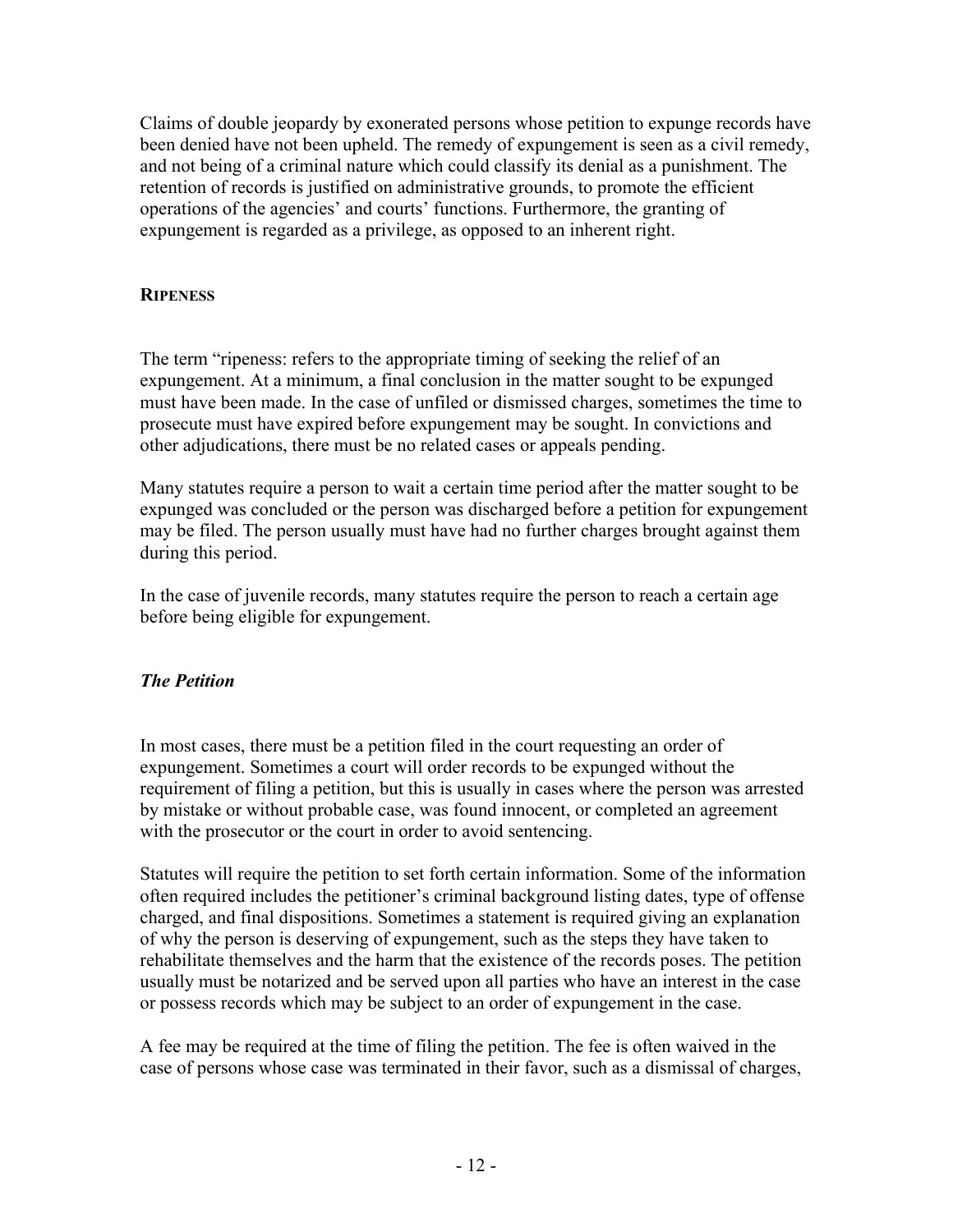a nolle prosequi, or finding of not guilty. It may be possible for indigent persons to apply for a waiver of the filing fee.

## *Parties*

The "parties" to a case are the people involved in the case. In the case of expungement, the parties may include the person who is the subject of the records sought to be expunged, the prosecuting or district attorney, the representatives of the agencies who have records which may be ordered to be expunged, and any victims of the offenses sought to be expunged. In the case of expungement of juvenile records, the petition to expunge may be made by the juvenile, and is often allowed to be made by a parent or guardian of a minor as well. Some states provide for expungement of juvenile records to be made on the court's own motion in the interests of justice.

Agency representatives served with notice of the petition to expunge may be present. However, the presence of the district attorney, as a representative of the state, may prevent an agency's claim of lack of opportunity to be heard from succeeding in later challenges to an order of expungement. The district attorney or prosecuting attorney is often a necessary party to a hearing on expungement.

When a hearing is held on the expungement petition, victims of the offenses may be allowed to attend and give statements. However, hearings are not always required and sometimes are required only if objections to the petition for expungement have been timely filed after service of notice of the petition.

## *Venue*

The term "venue" refers to where, and in which court, the petition to expunge records may be made. It is usually the court which did or would have tried the person, or a court in the county where the person who is the subject of the records resides. Sometimes a specific court is specified. When seeking to expunge juvenile records, the family court is often the court the petition must be submitted to.

## *Records*

In granting an order of expungement, the court will direct certain custodians of records to expunge the records under their control. Many different types of records may be subject to an order of expungement. The types of records that many be ordered to be expunged include: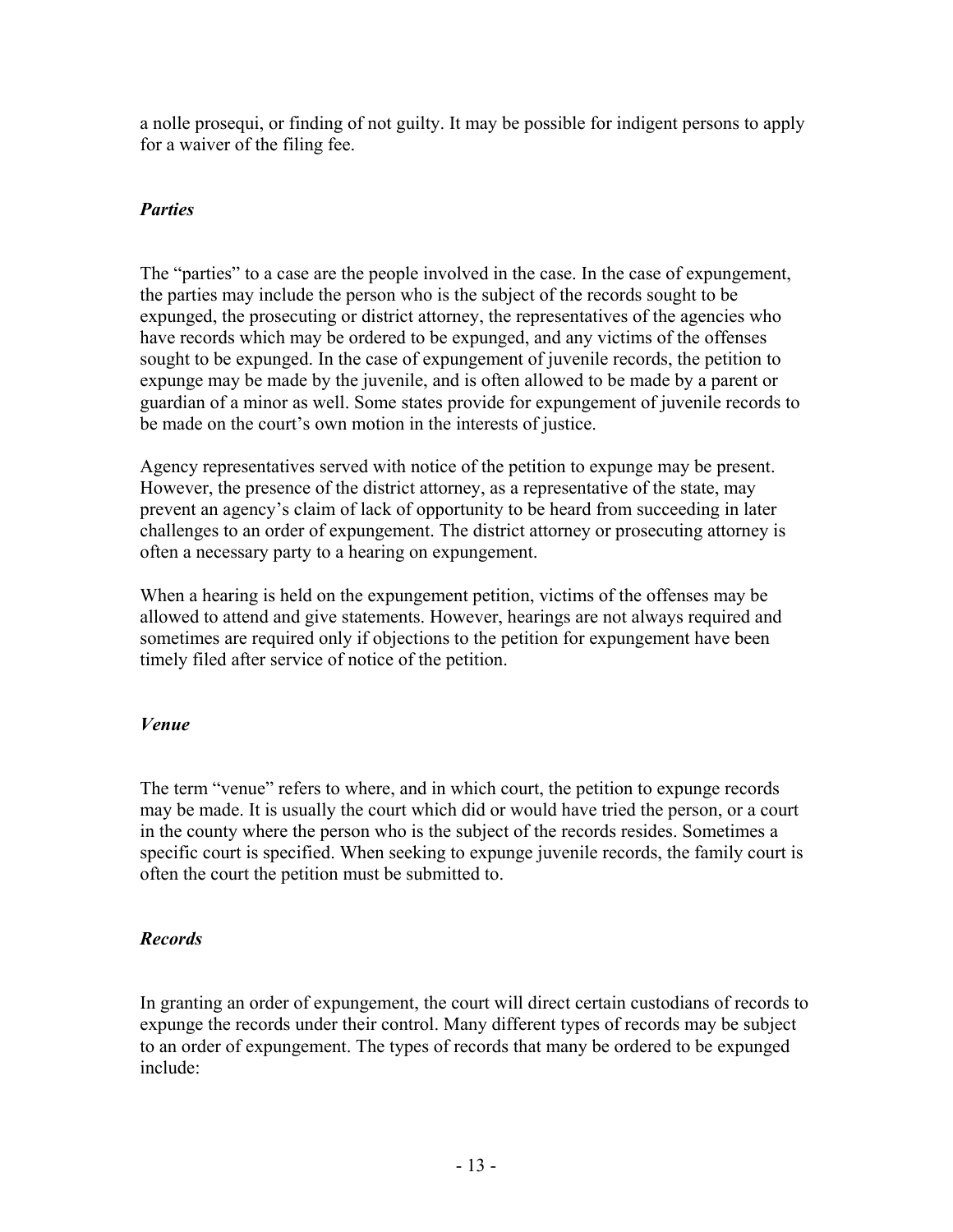*Arrest records*- Because arrest records have been classified as confidential, some jurisdictions have determined that arrest records are not subject to public inspection. However, despite this classification system, arrest records may be disseminated by the police to virtually anyone at their discretion. Dissemination of FBI records is allowed by federal statute to authorized individuals, but a regulation of the Attorney General sets forth a broad list of authorized recipients, including governmental agencies in general, railroads, police, insurance companies, and most banks. However, there are three serious problems with the use of an arrest record: (1) the record may contain incomplete or incorrect information; (2) the information may fall into the wrong hands or may be used to intimidate or embarrass; and (3) the information may be retained long after it has lost its usefulness and serves only to harass ex-offenders, and its mere existence may diminish an offender's belief in the possibility of redemption.

*Rap sheet*- The person's criminal history information or "rap sheet" is usually kept in a separate file from the court records, with an agency responsible for compiling criminal record information and disseminating it to other agencies. Although a person may be granted an order to expunge court records, this information may still exist in other databases of state and national law enforcement agencies.

*Court records*- Court records ordered to be expunged may include the records of the court proceeding and all the index entries made by the clerk of courts. Some courts will order index entries to be deleted and others may require a separate index to be maintained of all cases which have been expunged.

*Investigative reports*- Investigative reports of attorneys, law enforcement, or social welfare agencies are more likely to be ordered expunged in juvenile record expungements. The majority of states allow such investigatory material to be shared among law enforcement agencies for investigative purposes in future cases where the person granted expungement is a suspect.

*Police records*- The statutes sometimes allow for police records, such as police blotter entries, to be expunged. Other states hold such records not to be expungable criminal records, and classify them as administrative records necessary to carrying out administrative functions.

*DNA records* - DNA records which are maintained in a special database are sometimes expungable under a separate statute specifically dealing with such data. If ordered to be expunged, usually the samples will be destroyed and all identifying data will be erased. However, if another charge remains unexpunged and that charge requires DNA records to be maintained, expungement of DNA for the expunged offense may be denied.

*Fingerprints and photos*- Fingerprints and photos which are ordered expunged are sometimes ordered to be returned to the petitioner. This information is often dealt with in a separate statute providing specifically for expungement of this type of identifying information.